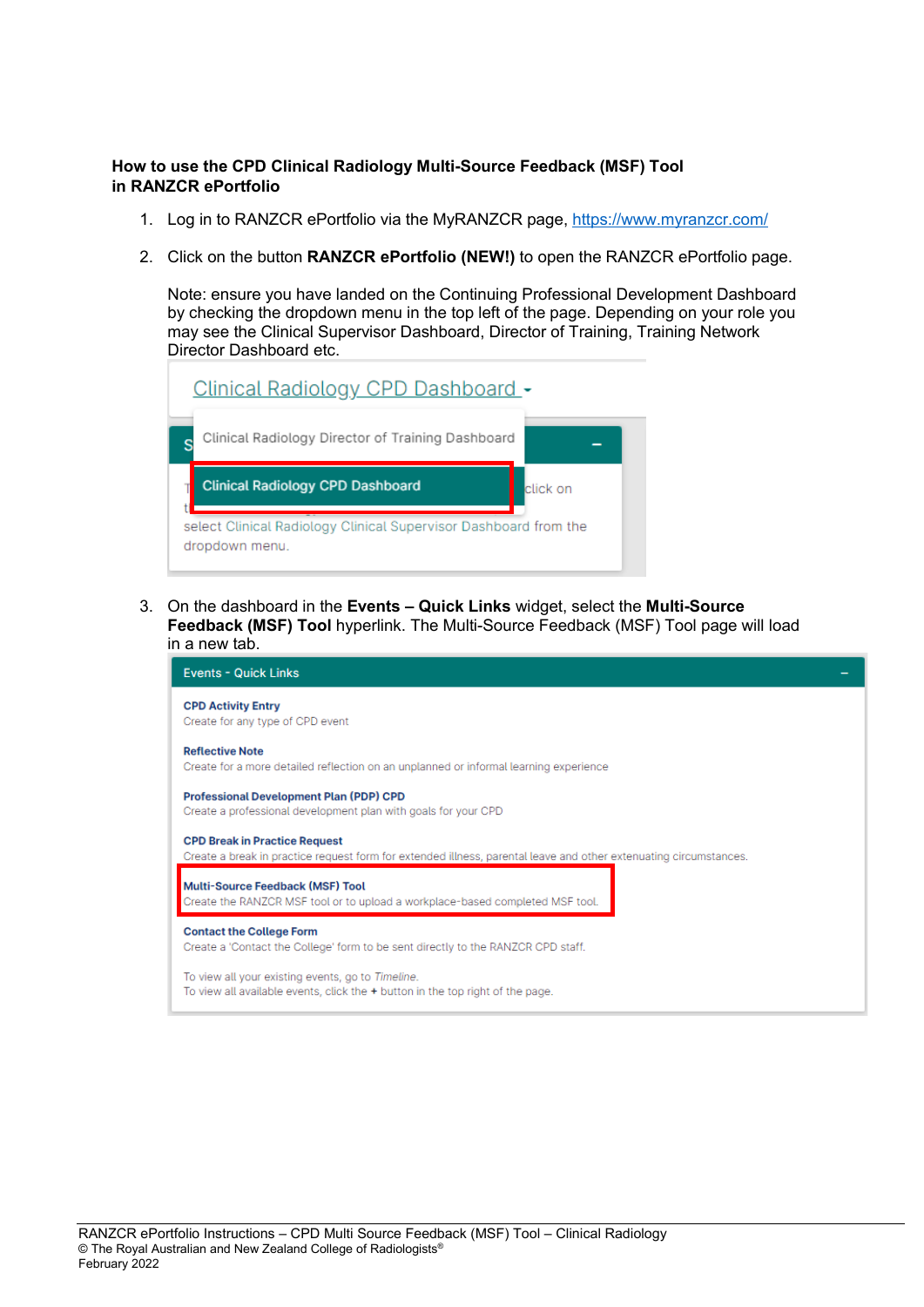| You have two options.<br>1. Complete the RANZCR MSF, or<br>2. Upload an MSF that was completed at your workplace.     |
|-----------------------------------------------------------------------------------------------------------------------|
| To complete the RANZCR MSF follow steps 4 - 19<br>To upload a completed MSF from your workplace follow steps 20 – 24. |

## **To complete the RANZCR MSF Form**

4. Under the Multi-Source Feedback field, select **I would like to complete the RANZCR MSF** from the dropdown list.

| New Clinical Radiology CPD Multi-Source Feedback (MSF)<br>Tool<br>$\bullet$ 00<br>VERSION 8 Add tags Link to Overview of CPD Requirements                                    |                                                                                     | Submit<br>Save as draft      |
|------------------------------------------------------------------------------------------------------------------------------------------------------------------------------|-------------------------------------------------------------------------------------|------------------------------|
| Fields marked with * are required.                                                                                                                                           |                                                                                     | LAST SAVED: TODAY AT 4:33 PM |
| <sup>O</sup> This event will be added onto your timeline as a SHARED event. Only users with permissions to view this event on your timeline will be able to view this event. |                                                                                     |                              |
| Date occurred on *                                                                                                                                                           | End date $\star$                                                                    |                              |
| 16/2/2022                                                                                                                                                                    | 16/2/2022                                                                           |                              |
| Please indicate the date on which this event occurred.                                                                                                                       | If this event spans multiple days, please indicate the date on which this finishes. |                              |
| <b>Description (optional)</b>                                                                                                                                                |                                                                                     |                              |
|                                                                                                                                                                              |                                                                                     |                              |
|                                                                                                                                                                              |                                                                                     |                              |
| $1 - 1.1105$                                                                                                                                                                 |                                                                                     |                              |
| Are you completing the RANZCR MSF, or are you uploading a completed MSF from your workplace? $\star$                                                                         |                                                                                     |                              |
| I would like to complete the RANZCR MSF                                                                                                                                      |                                                                                     | $\rightarrow$                |
| & Attach files                                                                                                                                                               |                                                                                     |                              |

#### 5. Click **Submit** at the top of the page.

| New Clinical Radiology CPD Multi-Source Feedback (MSF)<br>Tool<br>$\bullet$ 00<br>VERSION 8 Add tags Link to Overview of CPD Requirements                                    |                                                                                     | Submit<br><b>Save as graft</b> |
|------------------------------------------------------------------------------------------------------------------------------------------------------------------------------|-------------------------------------------------------------------------------------|--------------------------------|
| Fields marked with * are required.                                                                                                                                           |                                                                                     | LAST SAVED: TODAY AT 4:33 PM   |
| <sup>O</sup> This event will be added onto your timeline as a SHARED event. Only users with permissions to view this event on your timeline will be able to view this event. |                                                                                     |                                |
| Date occurred on *                                                                                                                                                           | End date $\star$                                                                    |                                |
| 16/2/2022                                                                                                                                                                    | 16/2/2022                                                                           |                                |
| Please indicate the date on which this event occurred.                                                                                                                       | If this event spans multiple days, please indicate the date on which this finishes. |                                |
| <b>Description (optional)</b>                                                                                                                                                |                                                                                     |                                |
|                                                                                                                                                                              |                                                                                     |                                |
|                                                                                                                                                                              |                                                                                     |                                |
| Multi-Source Feedback (MSF)                                                                                                                                                  |                                                                                     |                                |
| Are you completing the RANZCR MSF, or are you uploading a completed MSF from your workplace? $\star$                                                                         |                                                                                     |                                |
| I would like to complete the RANZCR MSF                                                                                                                                      |                                                                                     | $\mathbf{v}$                   |
| <b>₹</b> Attach files                                                                                                                                                        |                                                                                     |                                |

- 6. It should take you to the Timeline page, but if not click **Timeline** in the top menu bar.
- 7. Find **Clinical Radiology CPD Multi-Source Feedback (MSF) Tool** (should be at the top) on the list of events on your timeline.

| <b>Timeline</b>                                                                                                                                   |        | Create new                          |
|---------------------------------------------------------------------------------------------------------------------------------------------------|--------|-------------------------------------|
|                                                                                                                                                   |        | Bulk tagging                        |
| Start typing to search                                                                                                                            | Search |                                     |
| Found 16 items                                                                                                                                    |        |                                     |
|                                                                                                                                                   |        | Ordered by date created -           |
| Events created in February 2022                                                                                                                   |        |                                     |
| Clinical Radiology CPD Multi-Source Feedback (MSF) Tool                                                                                           |        | <b>O O</b> CREATED ON: 16 FEB, 2022 |
| Please arrange to distribute the following URL to people who you wish to gather responses from: https://ranzcr.sandbox.au.kaizenep.com/a/juxjpphq |        |                                     |
| Remind 5 Show audit log                                                                                                                           |        | $\equiv$ Preview                    |
|                                                                                                                                                   |        |                                     |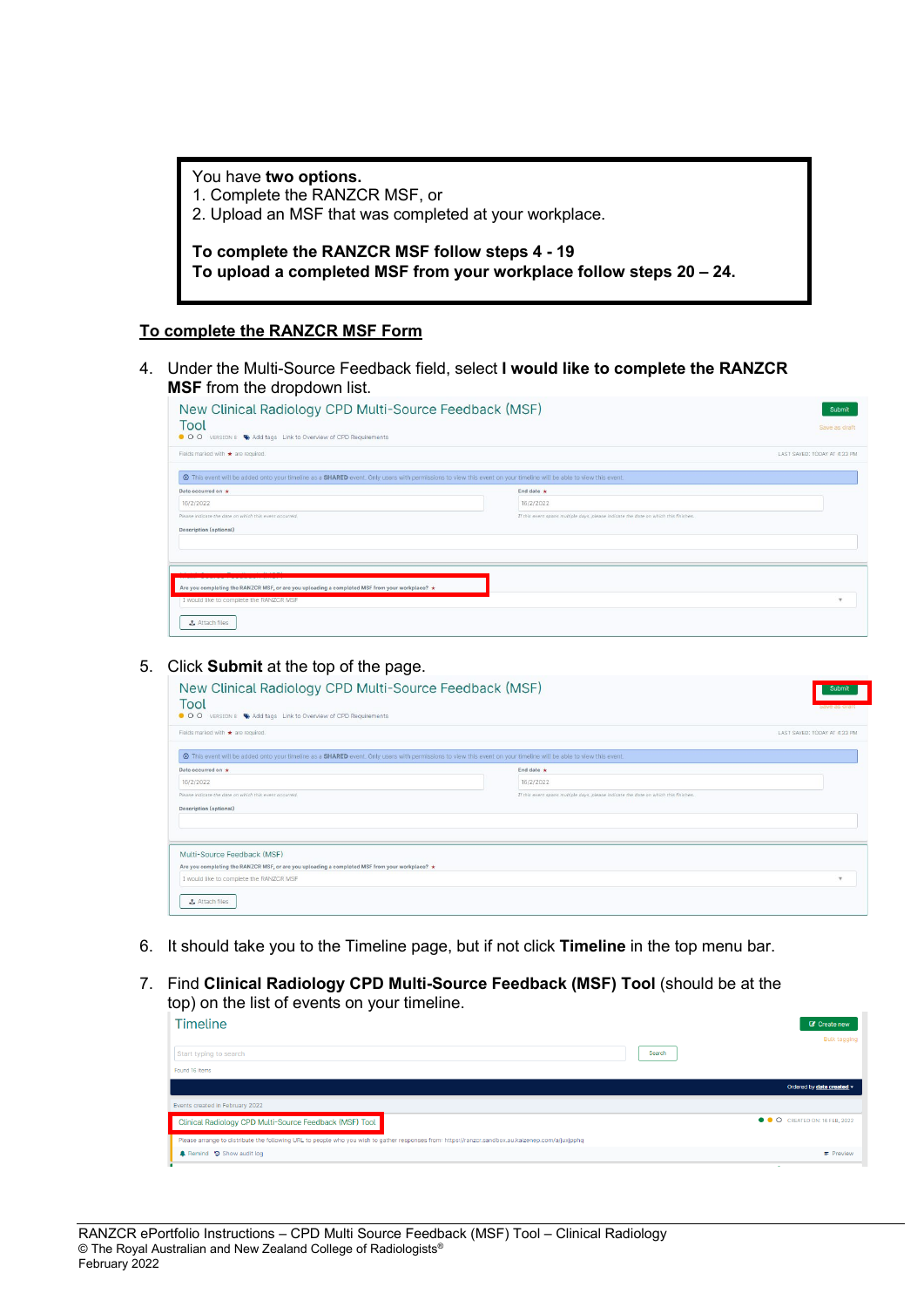8. You will see text under the event name "Clinical Radiology CPD Multi-Source Feedback (MSF) Tool" that says, "*Please arrange to distribute the following URL to people who you wish to gather responses from: URL link".* Copy and paste the URL link and email it to at least 8 peers that you wish to complete your MSF.  $Timeing$ 

| 1111 GUI 1 G                                                                                                                                      | <b>U</b> UICALCHEW                  |
|---------------------------------------------------------------------------------------------------------------------------------------------------|-------------------------------------|
|                                                                                                                                                   | <b>Bulk tagging</b>                 |
| Start typing to search                                                                                                                            | Search                              |
| Found 16 items                                                                                                                                    |                                     |
|                                                                                                                                                   | Ordered by date created -           |
| Events created in February 2022                                                                                                                   |                                     |
| Clinical Radiology CPD Multi-Source Feedback (MSF) Tool                                                                                           | <b>O O</b> CREATED ON: 16 FEB, 2022 |
| Please arrange to distribute the following URL to people who you wish to gather responses from: https://ranzcr.sandbox.au.kaizenep.com/a/juxipphg |                                     |
| <b>ALL INSTITUTION OF STILLING GALLERY ROLL</b>                                                                                                   | $\equiv$ Preview                    |

- 9. You are now waiting for a minimum of 8 responses. You can see how many responses have been submitted by going to your Timeline page, by clicking **Timeline** in the top menu bar.
- 10. Find the latest **Clinical Radiology CPD Multi-Source Feedback (MSF) Tool** (should be near the top) on the list of events on your timeline and click on the green hyperlinked text **Clinical Radiology CPD Multi-Source Feedback (MSF) Tool.**
- 11. The Clinical Radiology CPD Multi-Source Feedback (MSF) Tool will open, and you will see under **Response Summary** the number of responses collected.<br>Clinical Radiology CPD Multi-Source Feedback (MSF) Tool  $mind < Bi$ Download PDF

| $\bullet\bullet\circ$<br>AWAITING RESPONSES                | VERSION 8 9 Show audit log |
|------------------------------------------------------------|----------------------------|
| Event occured on: 16 Feb, 2022<br>Created on: 16 Feb, 2022 |                            |
|                                                            |                            |
|                                                            |                            |
| Response summary                                           |                            |
| You need a minimum of 8 responses.                         |                            |
|                                                            |                            |

12. Once the **Response Summary** reaches the minimum required responses, at the bottom of the page a green button "Close this section" becomes available. Click on the green **Close this section** button. This will complete and close this section to further responses.<br>Clinical Radiology CPD Multi-Source Feedback (MSF) Tool Download PDF

| AWAITING RESPONSES<br>$\bullet\bullet\circ$                                                                                                       |                  | VERSION 8 9 Show audit log |
|---------------------------------------------------------------------------------------------------------------------------------------------------|------------------|----------------------------|
| Event occured on: 16 Feb. 2022<br>Created on: 16 Feb, 2022                                                                                        |                  |                            |
|                                                                                                                                                   |                  |                            |
| Response summary                                                                                                                                  |                  |                            |
| You need a minimum of 8 responses.                                                                                                                |                  |                            |
| Responded (8)                                                                                                                                     |                  |                            |
| Section filled in by Anonymous external user<br>$\overline{?}$                                                                                    | <b>RESPONDED</b> |                            |
| Section filled in by Anonymous external user<br>$\overline{z}$                                                                                    | <b>RESPONDED</b> |                            |
| Section filled in by Anonymous external user<br>$\overline{z}$                                                                                    | <b>RESPONDED</b> |                            |
| Section filled in by Anonymous external user<br>$\overline{z}$                                                                                    | <b>RESPONDED</b> |                            |
| Section filled in by Anonymous external user<br>$\overline{2}$                                                                                    | <b>RESPONDED</b> |                            |
| Section filled in by Anonymous external user<br>$\overline{z}$                                                                                    | <b>RESPONDED</b> |                            |
| Section filled in by Anonymous external user<br>$\overline{z}$                                                                                    | <b>RESPONDED</b> |                            |
| Section filled in by Anonymous external user<br>$\mathbf{r}$                                                                                      | <b>RESPONDED</b> |                            |
| Please arrange to distribute the following URL to people who you wish to gather responses from: https://ranzcr.sandbox.au.kaizenep.com/a/dtqn8pm4 |                  |                            |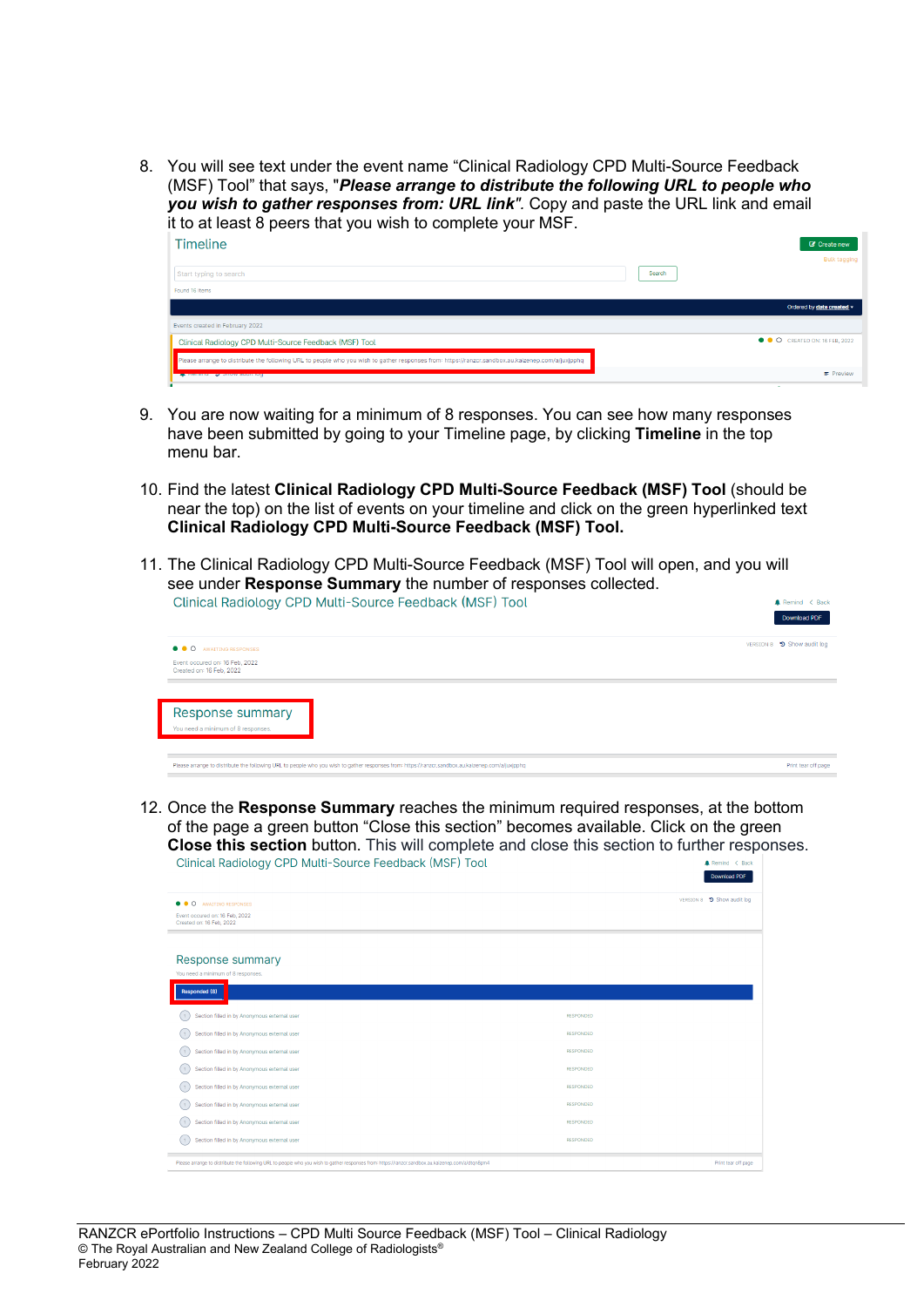13. If you scroll down the page, you will see the following:

| Section filled in by Hidden user<br>$\mathcal{P}$                                        | Show more $\vee$ | FILLED IN ON 16 FEB, 2022 |
|------------------------------------------------------------------------------------------|------------------|---------------------------|
| Section filled in by Hidden user<br>$^{2}$                                               | Show more $\vee$ | FILLED IN ON 16 FEB, 2022 |
| Section filled in by Hidden user<br>$\frac{9}{2}$                                        | Show more $\vee$ | FILLED IN ON 16 FEB, 2022 |
| Section filled in by Hidden user<br>$^{2}$                                               | Show more $\vee$ | FILLED IN ON 16 FEB, 2022 |
| Section filled in by Hidden user<br>$^{2}$                                               | Show more $\vee$ | FILLED IN ON 16 FEB, 2022 |
|                                                                                          | Show more $\vee$ |                           |
| The next section of this form can be filled in by users with these roles: Timeline owner |                  |                           |
| This will complete and close this section to further responses<br>______                 |                  |                           |

14. Click **OK** on the pop out window.

Close this section

| how more |                                              |  |
|----------|----------------------------------------------|--|
| how more |                                              |  |
| how more | By closing this section you will not be able |  |
|          | to receive any further responses. Do you     |  |
| how more | wish to continue?                            |  |
| how more | Cancel<br>OK                                 |  |
|          |                                              |  |

15. The page will refresh, and at the top of the page you will see text that says "*You are currently working on a response to this event. Click here to fill in*." Click on the **Click here to fill in** hyperlink.

| Clinical Radiology CPD Multi-Source Feedback (MSF) Tool                                                                                 | Remind P Retract < Back<br>Download PDF |
|-----------------------------------------------------------------------------------------------------------------------------------------|-----------------------------------------|
| ∩<br>SUBMITTED AWAITING RESPONSE FROM ABIGAIL LYMAN                                                                                     | VERSION 8 9 Show audit log              |
| Event occured on: 16 Feb, 2022<br>Created on: 16 Feb, 2022                                                                              |                                         |
| You are currently working on a response to this even Click here to fill in                                                              |                                         |
| Section filled in by Abigail Lyman<br>AL.                                                                                               | FILLED IN ON 16 FEB, 2022               |
| Are you completing the RANZCR MSF, or are you uploading a completed MSF from your workplace?<br>I would like to complete the RANZCR MSF |                                         |
| Show less $\wedge$                                                                                                                      |                                         |
| This section has responses from multiple users.                                                                                         |                                         |
| Section filled in by Hidden user<br>$\cdot$ ?                                                                                           | FILLED IN ON 16 FEB, 2022               |
| Show more $\vee$<br>Section filled in by Hidden user<br>-2                                                                              |                                         |
|                                                                                                                                         | FILLED IN ON 16 FEB, 2022               |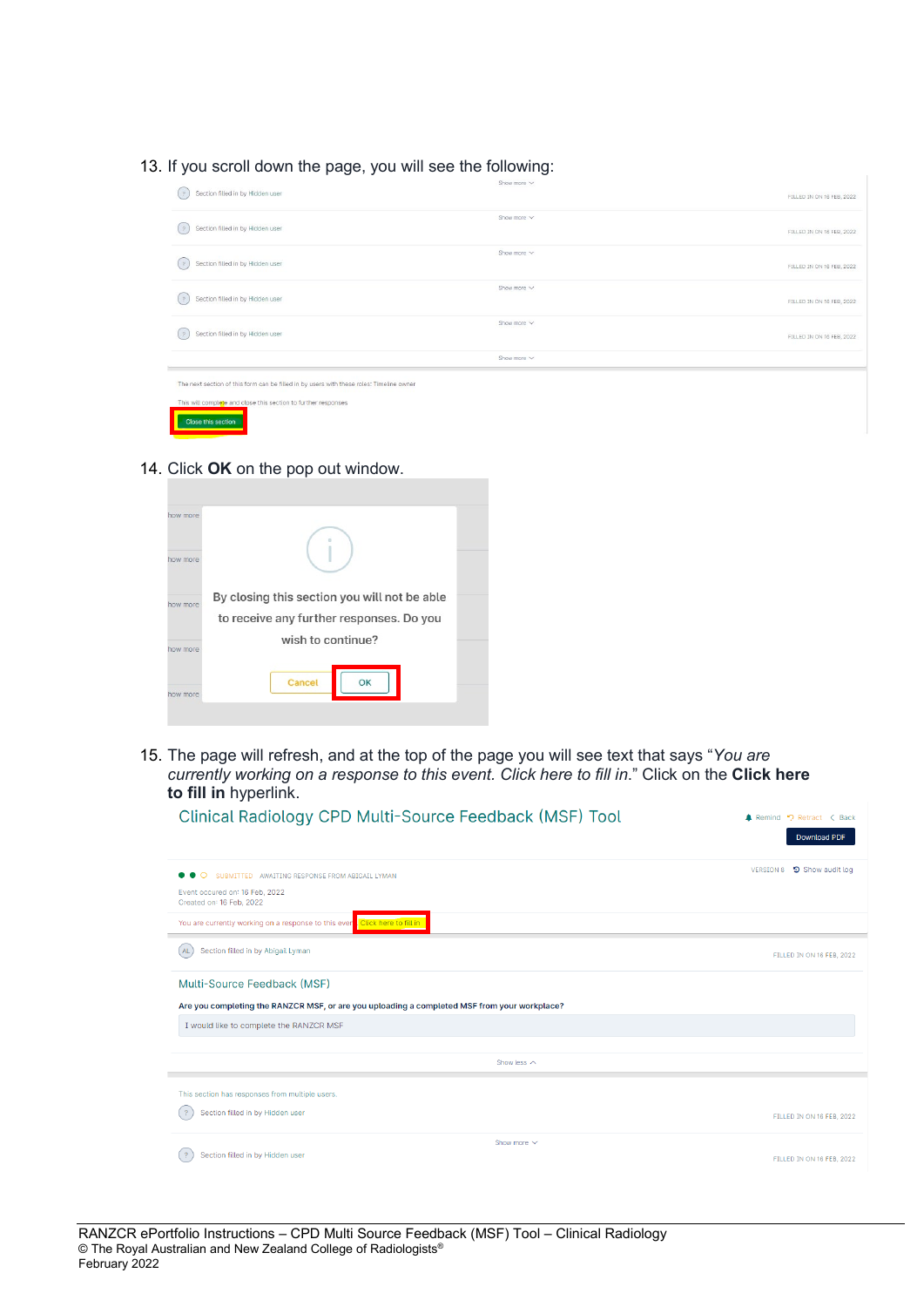- 16. The page will refresh, and the self-assessment section of the form will be available when you scroll down the page. Fill in the self-assessment fields that are displayed.
- 17. Once complete, click **Submit** at the top of the page.

| Fields marked with * are required.                                                                                                                              |                                                                                     | LAST SAVED: TODAY AT 4:33 PM |
|-----------------------------------------------------------------------------------------------------------------------------------------------------------------|-------------------------------------------------------------------------------------|------------------------------|
| This event will be added onto your timeline as a SHARED event. Only users with permissions to view this event on your timeline will be able to view this event. |                                                                                     |                              |
| Date occurred on *                                                                                                                                              | End date $\star$                                                                    |                              |
| 16/2/2022                                                                                                                                                       | 16/2/2022                                                                           |                              |
| Please indicate the date on which this event occurred.                                                                                                          | If this event spans multiple days, please indicate the date on which this finishes. |                              |
| <b>Description (optional)</b>                                                                                                                                   |                                                                                     |                              |
|                                                                                                                                                                 |                                                                                     |                              |
|                                                                                                                                                                 |                                                                                     |                              |
| Multi-Source Feedback (MSF)                                                                                                                                     |                                                                                     |                              |
| Are you completing the RANZCR MSF, or are you uploading a completed MSF from your workplace? $\star$                                                            |                                                                                     |                              |
|                                                                                                                                                                 |                                                                                     |                              |

18. The MSF event is now complete. You can review the responses by clicking the **Show More** button under each anonymous response.<br>Clinical Badialacy: CPD Multi-Source Eagdback (MSE) Tool

| Clinical Radiology CPD Multi-Source Feedback (MSF) Tool                                      | < Back<br>Download PDF     |
|----------------------------------------------------------------------------------------------|----------------------------|
| COMPLETE                                                                                     | VERSION 8 9 Show audit log |
| Event occured on: 16 Feb, 2022<br>Created on: 16 Feb, 2022                                   |                            |
| $C$ Edit                                                                                     |                            |
| Section filled in by Abigail Lyman<br>AL.                                                    | FILLED IN ON 16 FEB, 2022  |
| Multi-Source Feedback (MSF)                                                                  |                            |
| Are you completing the RANZCR MSF, or are you uploading a completed MSF from your workplace? |                            |
| I would like to complete the RANZCR MSF                                                      |                            |
| $C$ Edit                                                                                     |                            |
| Show less $\wedge$                                                                           |                            |
| This section has responses from multiple users.                                              |                            |
| Section filled in by Hidden user<br>$\frac{2}{3}$                                            | FILLED IN ON 16 FEB, 2022  |
| Show more $\vee$<br>$\bigcap$                                                                |                            |

19. The MSF event is now complete. Make sure you complete the CPD Activity form to claim the hours spent on this CPD activity.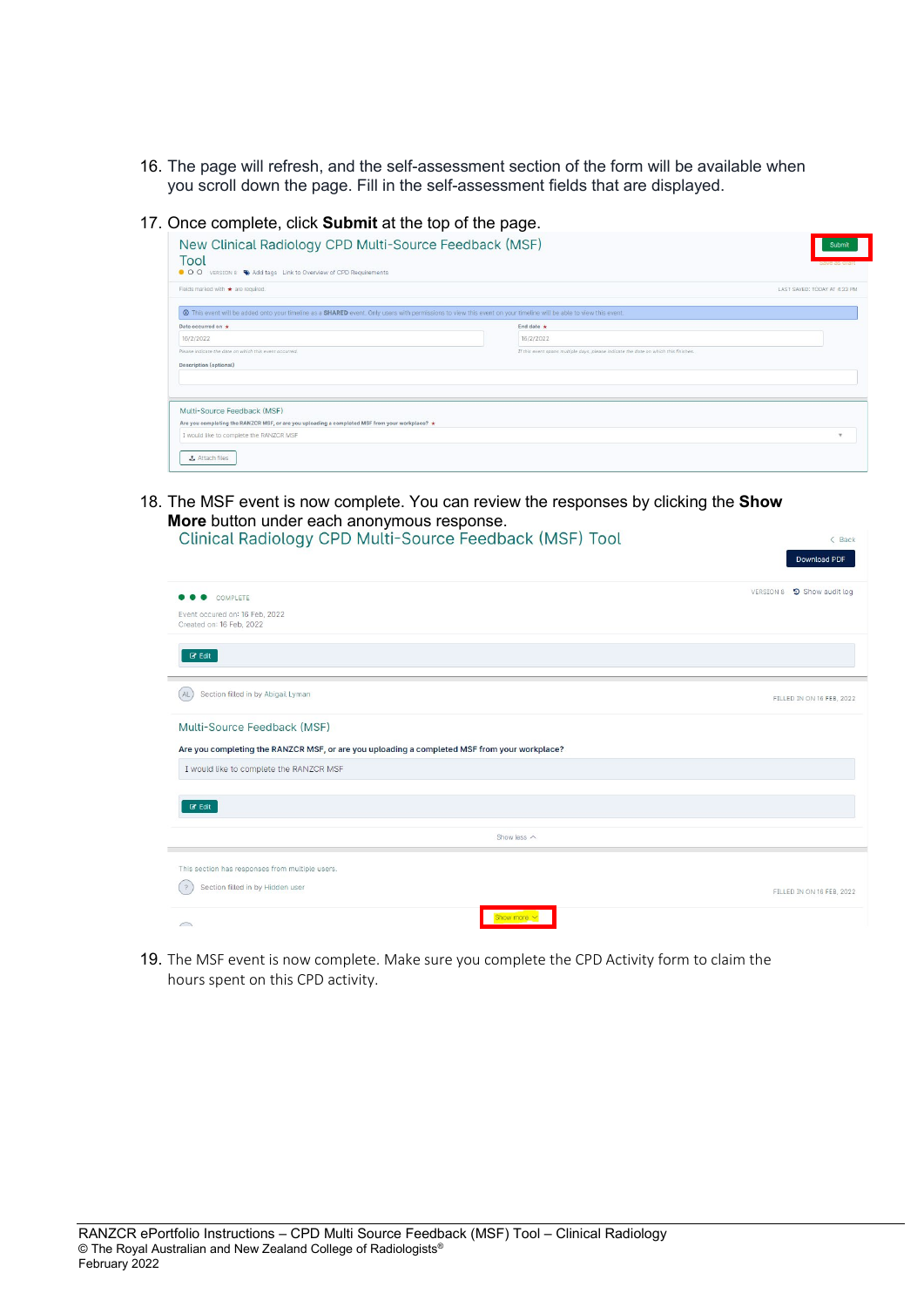## **To upload a completed MSF from your workplace**

20. Under the Multi-Source Feedback field, select **I would like to upload a completed MSF from my workplace** from the dropdown list.

| New Clinical Radiology CPD Multi-Source Feedback (MSF)<br>Tool<br>O O VERSION 8 Add tags Link to Overview of CPD Requirements                                     |                                                                                     | Submit<br>Save as draft |
|-------------------------------------------------------------------------------------------------------------------------------------------------------------------|-------------------------------------------------------------------------------------|-------------------------|
| Fields marked with * are required.                                                                                                                                |                                                                                     | LAST SAVED: UNSAVED     |
| O This event will be added onto your timeline as a SHARED event. Only users with permissions to view this event on your timeline will be able to view this event. |                                                                                     |                         |
| Date occurred on +                                                                                                                                                | End date $\star$                                                                    |                         |
| 16/2/2022                                                                                                                                                         | 16/2/2022                                                                           |                         |
| Please indicate the date on which this event occurred.                                                                                                            | If this event spans multiple days, please indicate the date on which this finishes. |                         |
| <b>Description (optional)</b>                                                                                                                                     |                                                                                     |                         |
|                                                                                                                                                                   |                                                                                     |                         |
|                                                                                                                                                                   |                                                                                     |                         |
| Multi-Source Feedback (MSF)                                                                                                                                       |                                                                                     |                         |
| Are you completing the RANZCR MSE or are you uploading a completed MSE from your workplace? $\div$                                                                |                                                                                     |                         |
| I would like to upload a completed MSF from my workplace.                                                                                                         |                                                                                     | $\mathbf{v}$            |
| <b>こ</b> Attach files                                                                                                                                             |                                                                                     |                         |

# 21. Click the **Attach Files** button at the bottom of the page.

| New Clinical Radiology CPD Multi-Source Feedback (MSF)<br>Tool<br>$\bullet$ 00<br>VERSION 8 Add tags Link to Overview of CPD Requirements                         |                                                                                     | Submit<br>Save as draft |
|-------------------------------------------------------------------------------------------------------------------------------------------------------------------|-------------------------------------------------------------------------------------|-------------------------|
| Fields marked with * are required.                                                                                                                                |                                                                                     | LAST SAVED: UNSAVED     |
| O This event will be added onto your timeline as a SHARED event. Only users with permissions to view this event on your timeline will be able to view this event. |                                                                                     |                         |
| Date occurred on +                                                                                                                                                | End date $\div$                                                                     |                         |
| 16/2/2022                                                                                                                                                         | 16/2/2022                                                                           |                         |
| Please indicate the date on which this event occurred.                                                                                                            | If this event spans multiple days, please indicate the date on which this finishes. |                         |
| <b>Description (optional)</b>                                                                                                                                     |                                                                                     |                         |
|                                                                                                                                                                   |                                                                                     |                         |
| Multi-Source Feedback (MSF)                                                                                                                                       |                                                                                     |                         |
| Are you completing the RANZCR MSF, or are you uploading a completed MSF from your workplace? $\star$                                                              |                                                                                     |                         |
| I would like to upload a completed MSF from my workplace.                                                                                                         |                                                                                     | $\mathbf{v}$            |
| & Attach files                                                                                                                                                    |                                                                                     |                         |

22. Either drag and drop your MSF documentation into the field or click on the text to select the documentation from your device.

| Multi-Source Feedback (MSF)<br>Are you completing the RANZCR MSF, or are you uploading a completed MSF from your workplace? ★                                                                            |                                                                  |  |
|----------------------------------------------------------------------------------------------------------------------------------------------------------------------------------------------------------|------------------------------------------------------------------|--|
| I would like to upload a completed MSF from my workplace                                                                                                                                                 |                                                                  |  |
| <b>△</b> Hide file browser                                                                                                                                                                               |                                                                  |  |
| The document you upload here will default to be shared with anyone that has permission to view your portfolio. If you require this to be private then please change the status after upload is complete. |                                                                  |  |
|                                                                                                                                                                                                          | Drag and drop documents here or Click to select from your device |  |
| Filter by docs/folders names                                                                                                                                                                             |                                                                  |  |
| ÷<br>A There are no documents available.                                                                                                                                                                 |                                                                  |  |